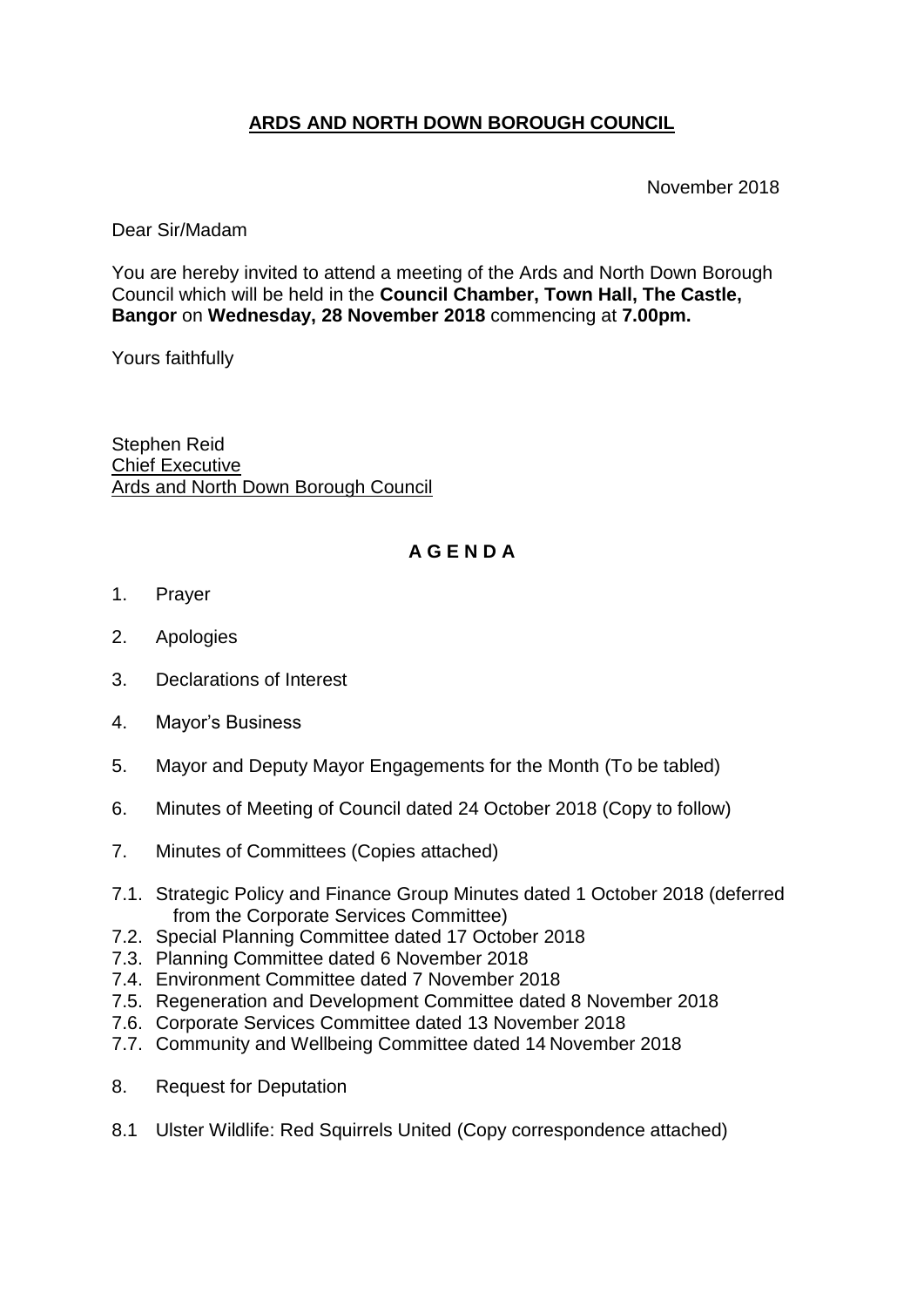- 9. Sealing Documents
- 10. Transfers of Rights of Burial
- 11. Resolution from Other Bodies
- 11.1 Commitment to funding of LEADER programmes following the United Kingdom's withdrawal from the European Union (Copy correspondence from Fermanagh and Omagh District Council attached)
- 11.2 Motion on Curriculum Sports Programme from Newry, Mourne and Down District Council (Copy correspondence attached)
- 12. Response to Announcement of Job Losses at Bombardier (Report to follow)
- 13. Notices of Motion Status Report (Copy attached)
- 14. Notices of Motion
- 14.1.Notice of Motion submitted by Councillor Douglas

That this Council agrees to bring back a feasibility report on how we might support the development of Forest Schools within our Borough

14.2.Notice of Motion submitted by Councillor T Smith

This Council condemns the recent disgraceful act of "Trophy Hunting" on the island of Islay.

The killing of animals for sport has no place in today's society. This event however reminds us that here in NI, hunting animals with dogs is still permissible.

With that in mind, we shall write to the SoS calling on her to extend the ban on hunting with dogs to the province as well as taking action to ensuring that "trophy hunting" is also made illegal here.

14.3.Notice of Motion submitted by Councillor Douglas and Alderman Girvan

That this Council agrees to introduce the audio recording of Committee meetings, excluding items considered "In committee."

14.4 Notice of Motion submitted by Councillor Walker and Councillor Muir

That this Council acknowledges and agrees Northern Ireland is a unique region within the UK due to its land border with the EU.

We understand that withdrawing from the EU gives rise to unique challenges in terms of trade and therefore offer full support to our business trade associations, professional bodies, trade unions and civic organisations who are standing firmly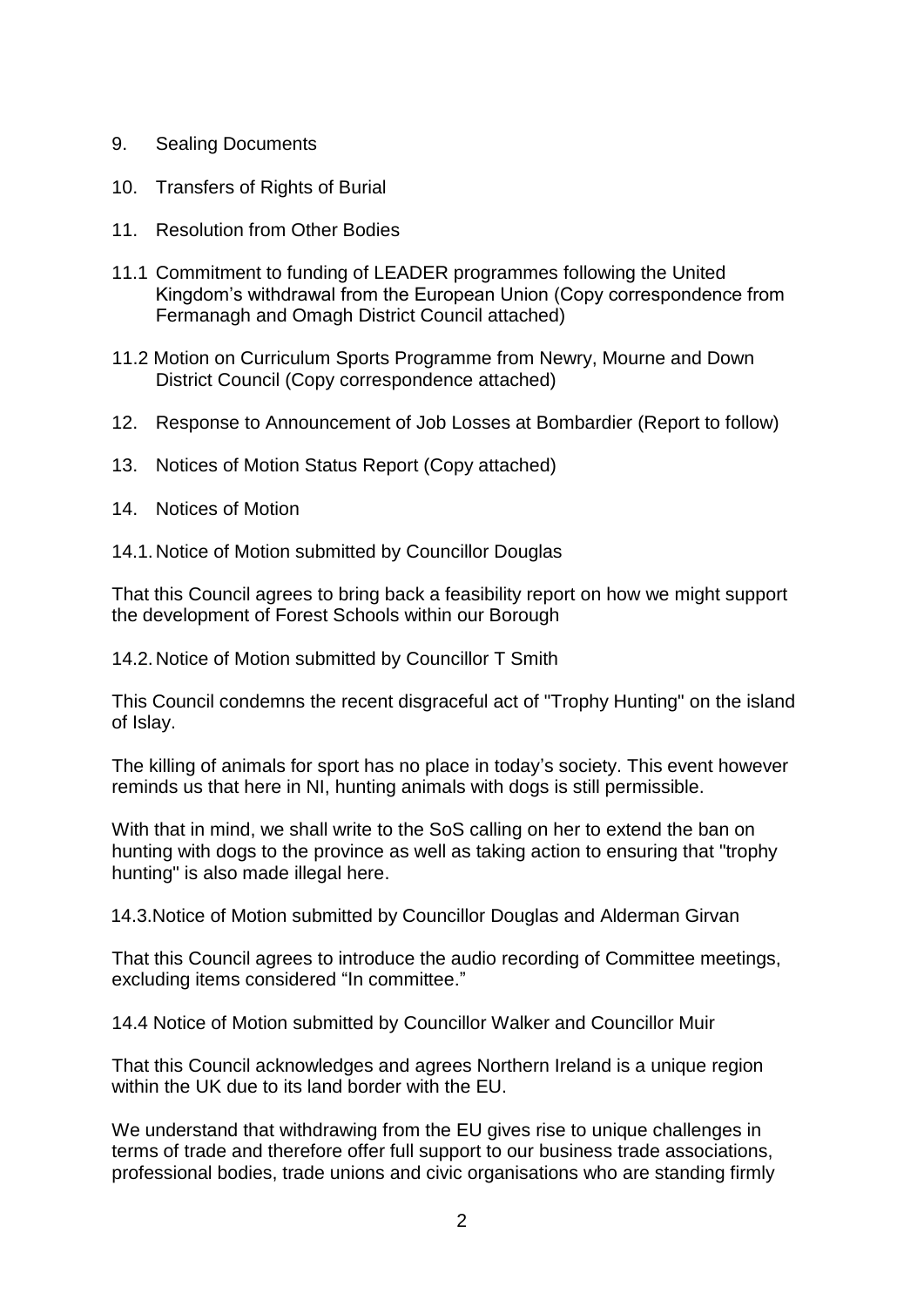against a disorderly withdrawal from the EU. We agree that such a "no deal" scenario would be catastrophic for Northern Ireland and must be avoided.

We agree to write to the Secretary of State as a matter of urgency affirming this.

14.5 Notice of Motion submitted by Alderman Irvine

That this Council welcomes the announcement made by the Chancellor of the Exchequer in the recent budget statement to allocate £675Million towards a future high street fund and calls upon the Department for Communities to set up such a fund in Northern Ireland. The fund will assist the Council in making our high streets and town centres vibrant and fit for purpose for the future.

14.6 Notice of Motion submitted by Councillor Woods and seconded by Alderman **Henry** 

That this Council sets up a social media presence for the Policing Community Safety Partnership for the Ards and North Down Borough. This would include, but not be limited to, a Facebook and Twitter profile in order to increase the messaging and marketing of the organisation in cooperation with other relevant bodies.

## **\*\*\*IN CONFIDENCE\*\*\***

- 15. Request from Urban Property Solutions for a Licence to commence works at the former Community Centre, Manor Street, Donaghadee (Report attached)
- 16. Pickie Funpark Operational Agreement (Report attached)
- 17. Use of Ards Leisure Centre building and site after closure (Report to follow)

#### **Circulated for Information**

- (a) Disabled Persons Parking Places on Roads: Primrose Street and Strand Street (Copy correspondence from the Department for Infrastructure attached)
- (b) Installation of Accessible Parking Bay at Blenheim Drive, Newtownards (Copy correspondence from the Department for Infrastructure attached)
- (c) Installation of Accessible Parking Bay at Ardmillan Crescent, Newtownards (Copy attached)
- (d) Installation of Accessible Parking Bay at Union Street, Donaghadee (Copy attached)
- (e) Public Health Agency Director of Public Health Annual Report 2017 (Copy available in Members Room)

#### **MEMBERSHIP OF ARDS AND NORTH DOWN BOROUGH COUNCIL**

| Alderman Carson          | <b>Councillor Dunlop</b>   |
|--------------------------|----------------------------|
| <b>Alderman Fletcher</b> | <b>Councillor Dunne</b>    |
| Alderman Gibson          | Councillor Edmund          |
| Alderman Girvan          | <b>Councillor Ferguson</b> |